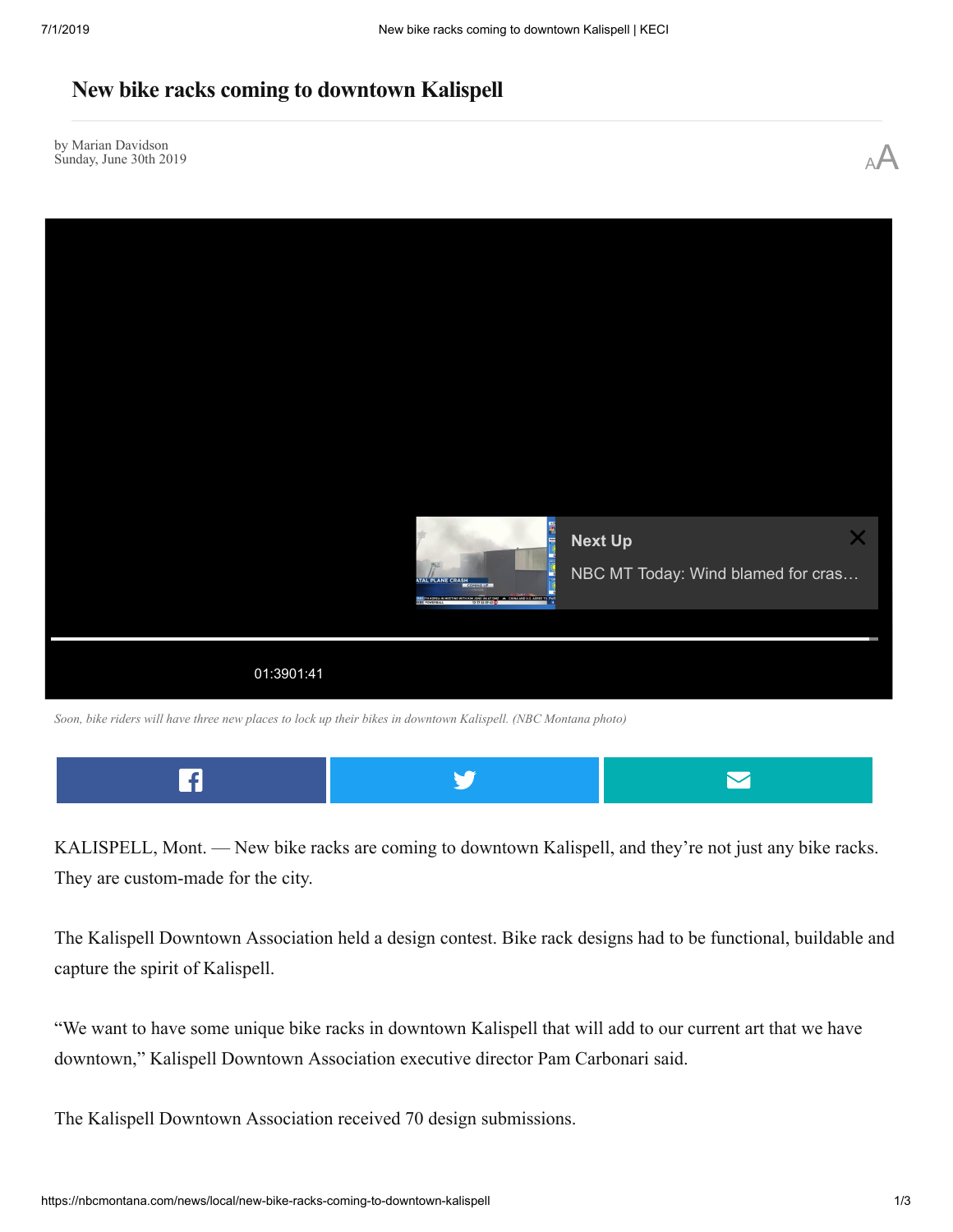$\overline{\mathbf{r}}$ 

## ADVERTISEMENT

AdChoices **D** 

### SCROLL TO CONTINUE READING

"We had designs submitted from junior high schools, from senior high schools," Carbonari said. "We had designs from artists not only in the Flathead Valley, but across the state of Montana."